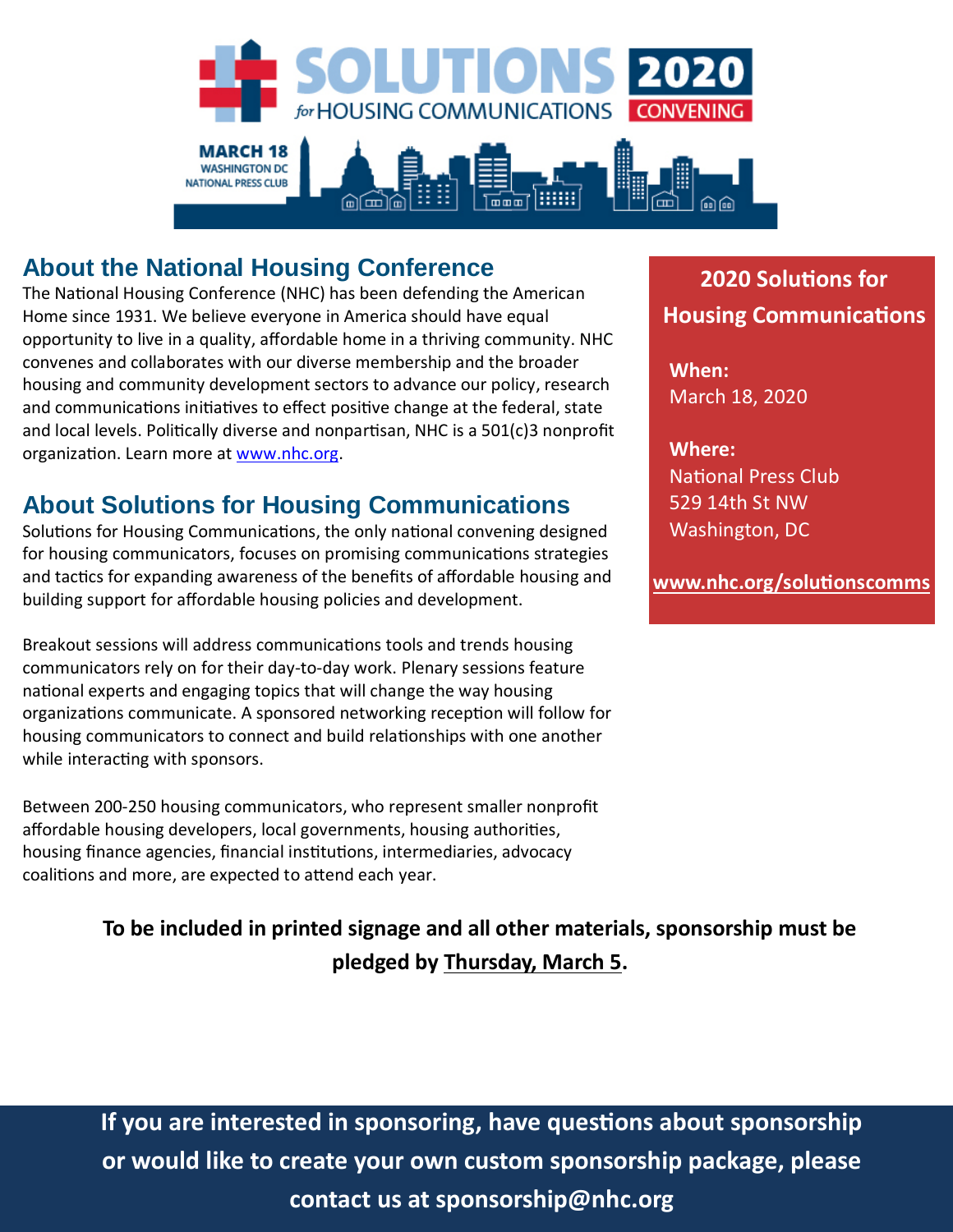

# Sponsorship Levels

**Presenting Sponsor \$75,000** 

**Premier Sponsor \$50,000** 

*Contact NHC for details and to customize packages, which include prime live acknowledgement, exhibit space, complimentary registrations and more.*

## **Select Sponsor \$25,000**

- Acknowledgement signs at the convening with name and logo
- Acknowledgement of investment level in all convening materials and website
- Exhibit space
- One item distributed to attendees
- 5 complimentary registrations

**Networking Reception \$15,000** 

*Your organization's brand will be prominently displayed at the convening reception, where attendees network over hors d'oeuvres and an open bar*

- Acknowledgement on event signage with logo
- Acknowledgement in convening publications, the convening app and on convening website
- One item, sample or publication on display table
- 3 complimentary convening registrations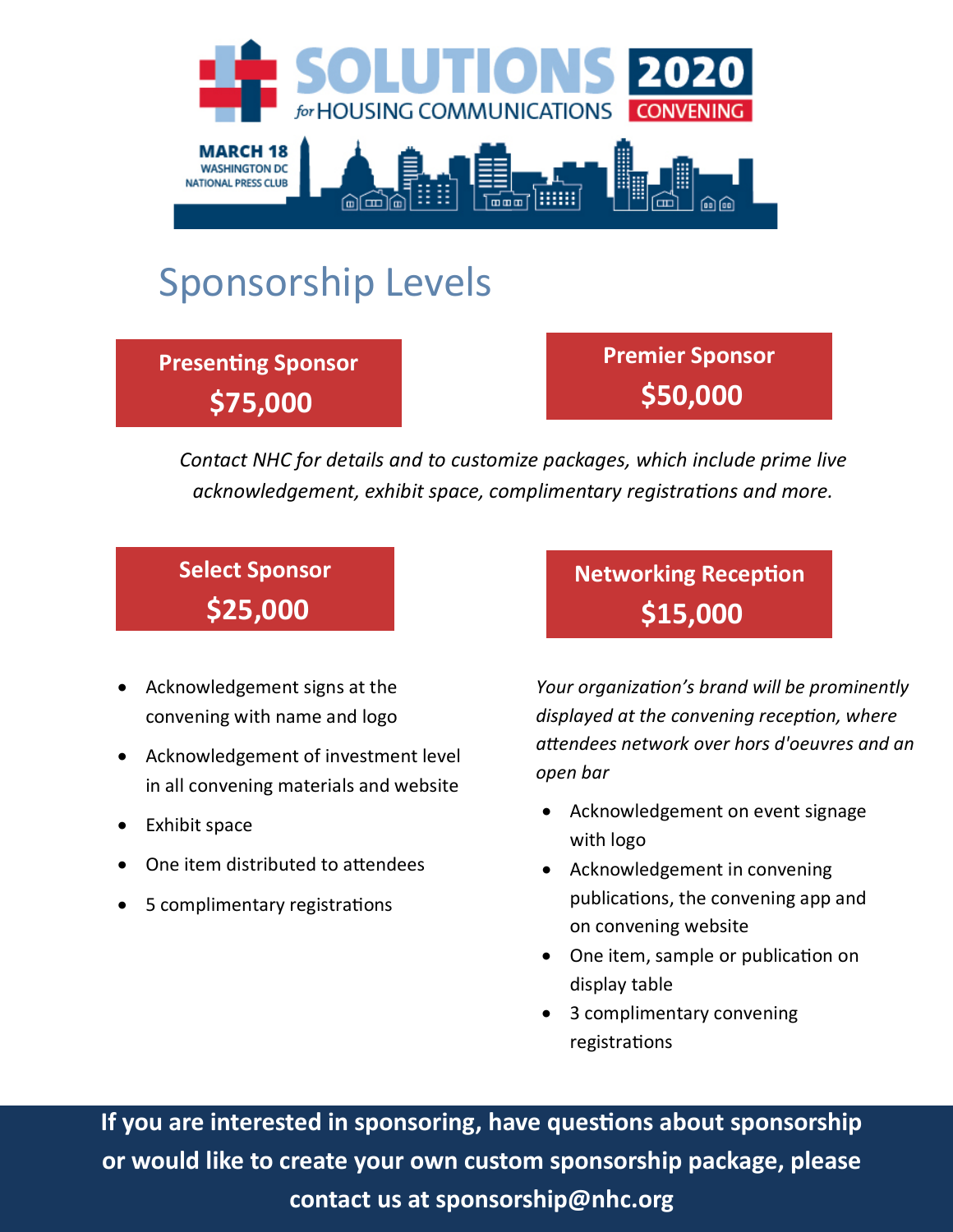

# **Opening Plenary \$7,500**

*Sponsor the opening luncheon plenary, which will feature a dynamic speaker or panel*

- Acknowledgement on event signage with logo
- Acknowledgement in convening publications, convening app and on convening website
- One item, sample or publication on display table
- 2 complimentary convening registrations

## **Session Sponsor \$5,000**

- Acknowledgement on event signage with logo
- Acknowledgement in convening publications, convening app, convening website and associated with sponsored workshop
- 1 complimentary convening registration

**Closing Plenary \$7,500** 

*Sponsor the closing plenary, which will feature a dynamic speaker or panel*

- Acknowledgement on event signage with logo
- Acknowledgement in convening publications, convening app and on convening website
- One item, sample or publication on display table
- 2 complimentary convening registrations

# **Convening Supporter \$3,500**

- Acknowledgement on event signage with logo
- Acknowledgement in convening publications, convening app and on convening website
- 1 complimentary convening registration
- Logo on Wi-Fi signage